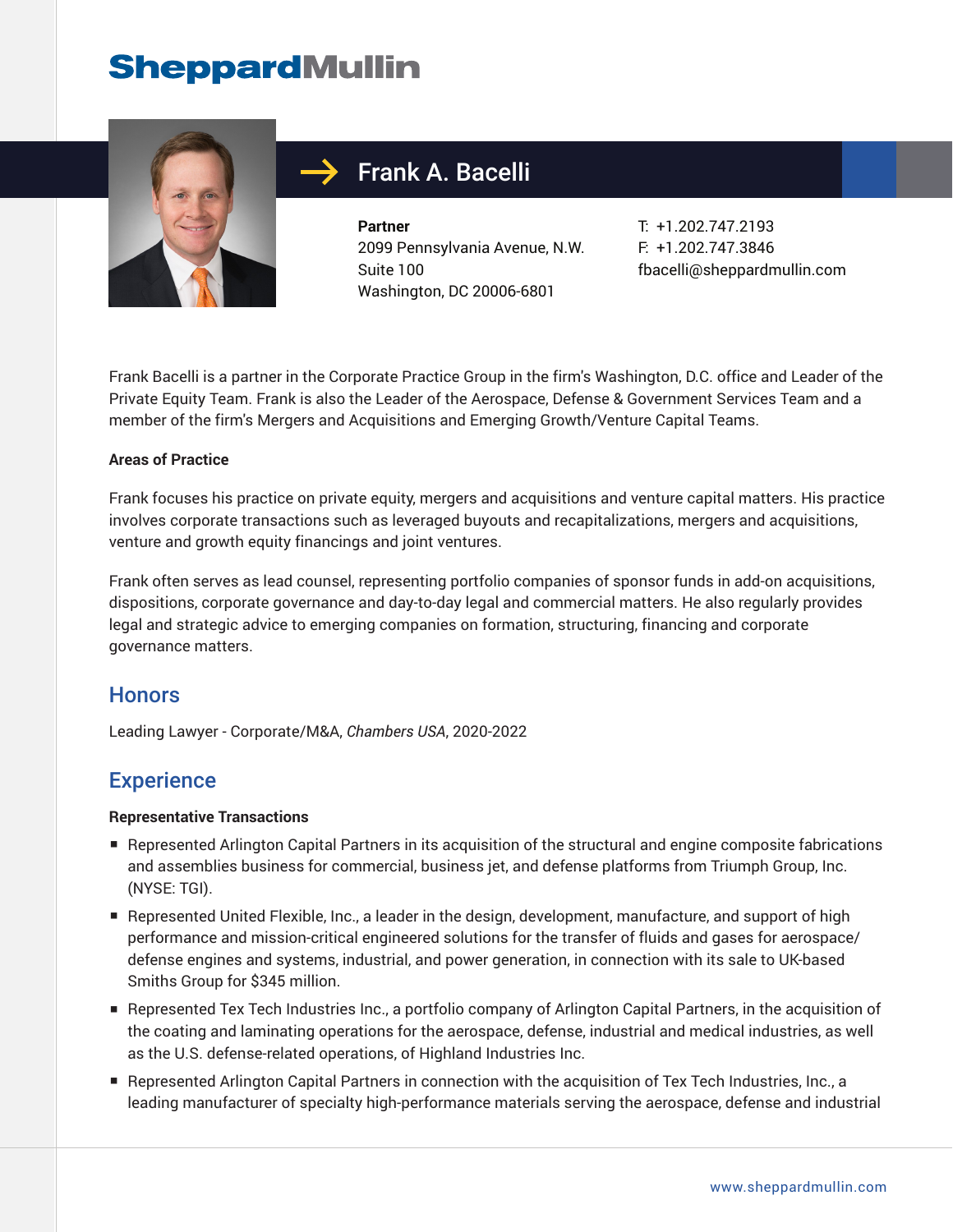industries and select sporting applications.

- Represented United Flexible, a portfolio company of Arlington Capital Partners, in its acquisition of Scotia Technology, a leading designer and manufacturer of small-diameter precision fixed tubular components for the aerospace and defense industry.
- Representing Micropact, Inc., a leading provider of specialized, vertically oriented case management and business process management applications for government, in its sale to Tyler Technologies, Inc. (NYSE: TYL).
- Represented Gryphon Investors and its portfolio company Transportation Insight in connection with its acquisition of Nolan Transportation Group (NTG), one of the largest and fastest-growing non-asset freight brokerages in the U.S.
- Represented Molecular Products Group, a portfolio company of Arlington Capital Partners, in connection with its acquisition of the SODASORB business from Henkel AG & Co. KGaA.
- Represented Gryphon Investors in connection with its acquisition of Transportation Insight LLC, a leading provider of enterprise logistics and transportation brokerage services.
- Represented CACI International, Inc, (NYSE: CACI) in connection with its acquisition of the systems engineering and acquisition support services business of CSRA LLC, a unit of General Dynamics Information Technology Inc.
- Represented Zemax, LLC, a leader in virtual prototyping software for optical product design and a portfolio company of Arlington Capital Partners, in connection with its sale to EQT Partners, a global investment firm.
- Represented CACI International, Inc, (NYSE: CACI) in connection with its acquisitions of various government contracts, joint ventures and businesses.
- Represented Gryphon Investors in connection with its acquisition of Potter Electric Signal Company LLC, a provider of specialty electronic and electromechanical products and solutions for the fire safety industry.
- Represented CA, Inc., (NASDAQ: CA) in connection with the acquisition of Runscope, Inc., a San Franciscobased provider of SaaS API monitoring solutions.
- Represented Polaris Alpha. a portfolio company of Arlington Capital Partners, in connection with the acquisition of Solidyn Solutions, LLC, a provider of satellite mission management, command and control systems, virtualization and cloud computing and large-scale data processing systems to defense and intelligence agencies.
- Represented Ardian North America Direct Buyouts in connection with its acquisition of Italy-based Dynamic Technologies S.p.A., a maker of automotive fluid-handling systems and precision aluminum parts.
- Represented Arlington Capital Partners in connection with the acquisition of Tex Tech Industries, Inc., a leading manufacturer of specialty high-performance materials serving the aerospace, defense and industrial industries and select sporting applications.
- Represented Jaguar Land Rover and its mobility services business, InMotion Ventures, in its \$25 million investment in Lyft, Inc.
- Represented Jaguar Land Rover and its mobility services business, InMotion Ventures, in its seed investment in SPLT.
- Represented Arlington Capital Partners in its acquisition of Molecular Products Groups, Ltd., a leading manufacturer of advanced chemistry-based products serving the healthcare, defense and industrial markets.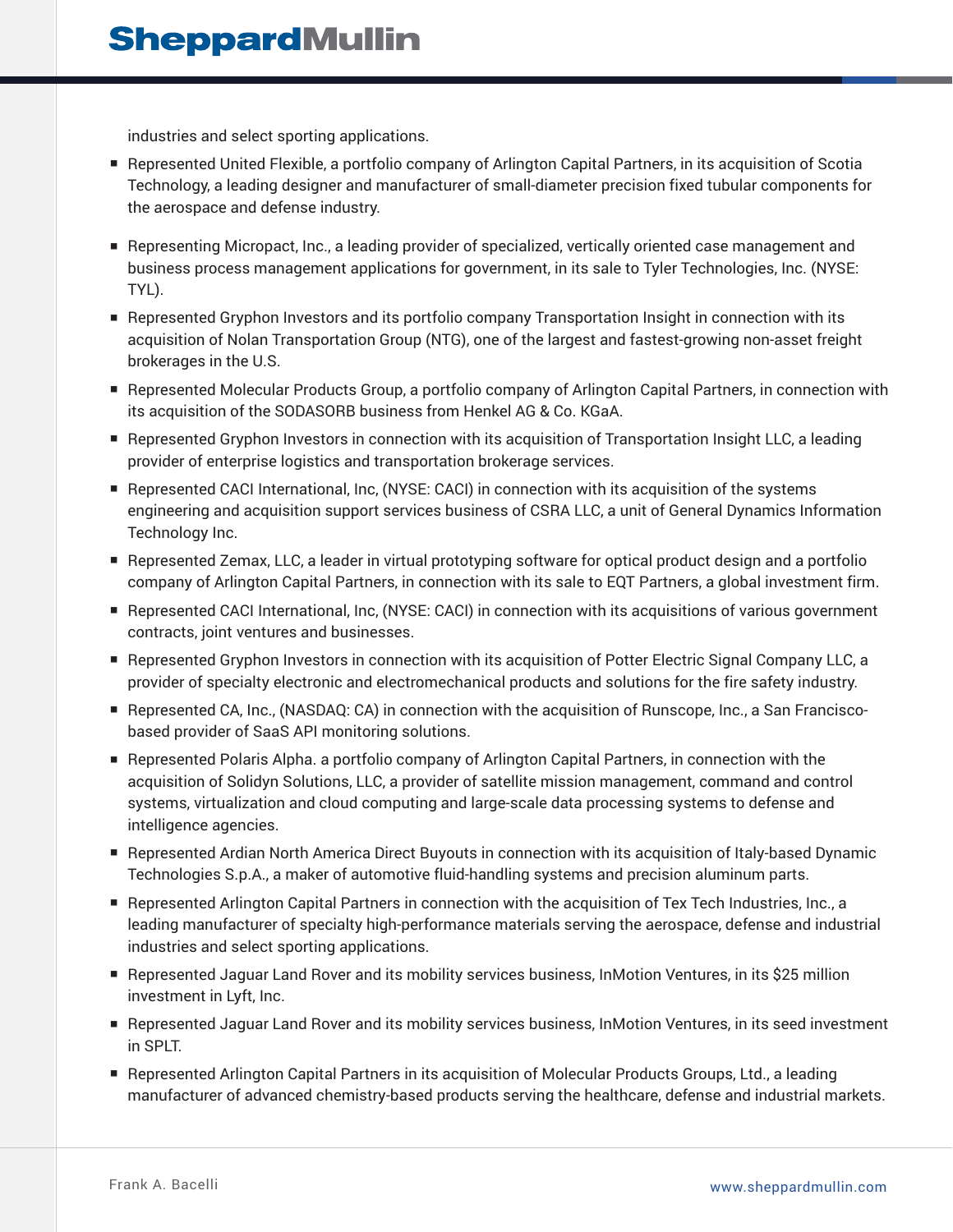- Represented United Flexible, a portfolio company of Arlington Capital Partners, in its acquisition of Scotia Technology, a leading designer and manufacturer of small-diameter precision fixed tubular components for the aerospace and defense industry.
- Represented Polaris Alpha, a portfolio company of Arlington Capital Partners, in connection with the acquisition of Proteus Technologies, Inc., a developer of mission critical technologies, software and solutions to the aerospace and defense sector.
- Represented CA, Inc., (NASDAQ: CA) in connection with the sale of its cloud service management business to ServiceAide.
- Represented Dacor Holdings, Inc., a leading manufacturer of luxury kitchen appliances, in its sale to Samsung Electronics Co.
- Represented Interior Specialists, Inc., a portfolio company of Littlejohn & Co., in its acquisition of Creative Touch Interiors, Inc., from HD Supply, Inc. (NASDAQ: HDS).
- Represented CA, Inc., (NASDAQ: CA) in connection with the sale of its global Erwin business and assets to Parallax Capital Fund, L.P.
- Represented TeraLogics, LLC, in connection with its auction process and sale to Cubic Corporation (NYSE: CUB).
- Represented CACI International, Inc., (NYSE: CACI) in connection with its acquisition of the national security solutions business of L-3 Communications, Inc. (NYSE: LLL).
- Represented Novetta Solutions, LLC, a portfolio company of Arlington Capital Partners, in connection with its auction and sale to The Carlyle Group.
- Represented Tullett Prebon (LON: TLPR) in connection with the sale of Unified Energy Services, LLC, as part of a management buy-out transaction.
- Represented the general managers and executive management team of Austrian Motors Corporation in connection with the sale of the company to New Country Mid-Atlantic Group Inc.
- Represented Tullett Prebon (LON: TLPR) in connection with the acquisition of certain assets relating to the primary fixed income business of an inter-dealer brokerage firm.
- Represented Luitpold Pharmaceuticals in the sale of its SPRIX® Nasal Spray product line to Egalet US, Inc., for an undisclosed amount.
- Represented the general partner of a \$225 million private equity fund in the fund's formation and capital raising.
- Represented a private equity fund client in its equity and debt sponsorship of the management buyout of a municipal biosolids and wastewater recycling company for an undisclosed amount.
- Represented a private equity fund client in its equity and debt sponsorship of the leveraged buyout of a deepwater diving company for an undisclosed amount.
- Represented a private equity fund client in a \$170 million leveraged buyout of a leading hair care products company.
- Represented a private equity fund client in a \$125 million leveraged going-private acquisition of a Nasdaqlisted company in the educational products industry and subsequent representation in three add-on acquisitions.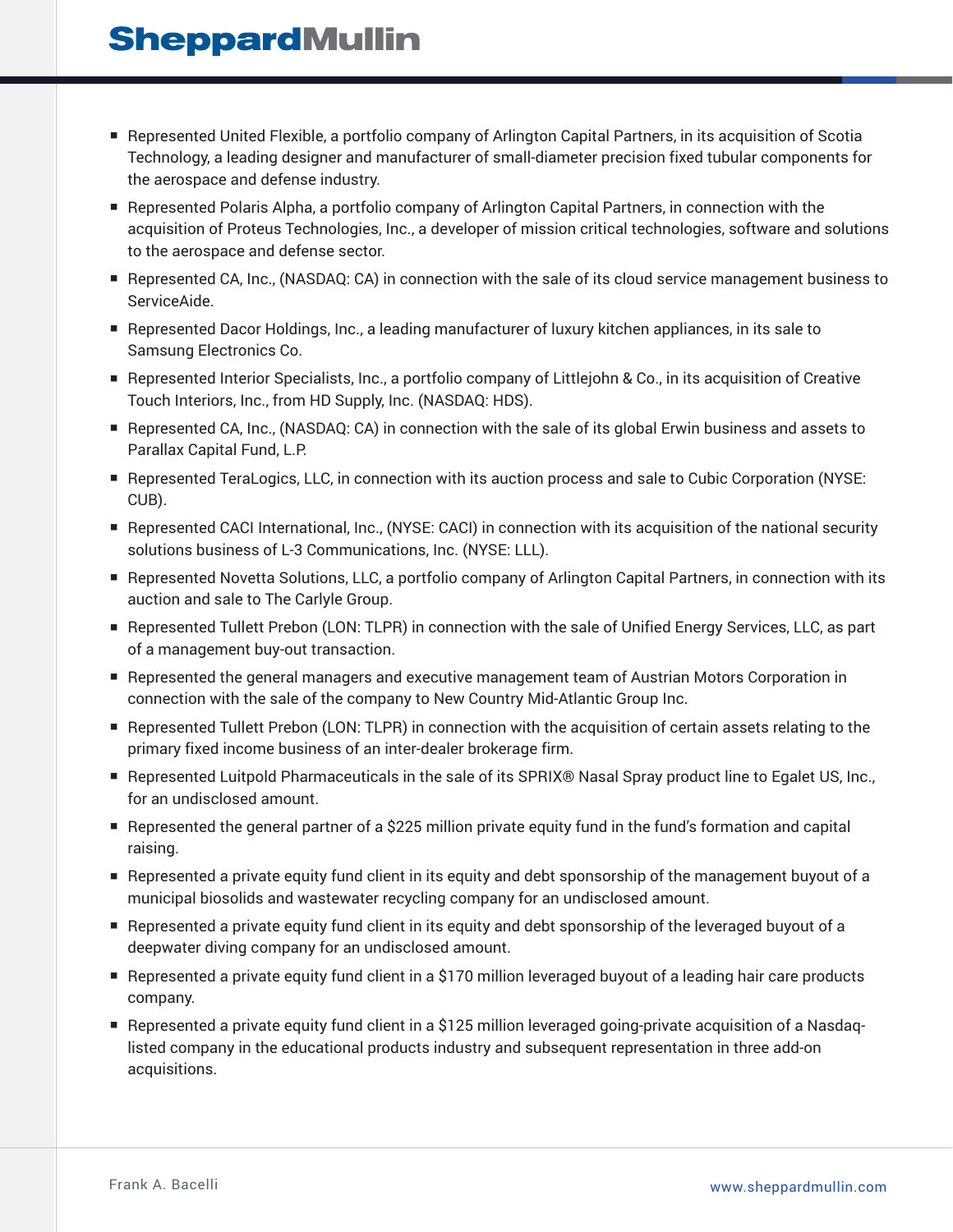- Represented a private equity fund client in a \$50 million leveraged recapitalization of a for-profit postsecondary education company.
- Represented a growth equity fund in a \$50 million growth equity investment in a leading medical equipment parts supplier.
- Represented a former Nasdaq-listed public company (since acquired by a Fortune 150 company) in more than two dozen private company acquisitions in the business services industry with transaction values as high as \$50 million.
- Represented an energy software company in a \$40 million growth equity investment by private equity sponsors.
- Represented a sponsor-backed software company in a \$5 million preferred stock investment, including a fully negotiated option to purchase the company for \$50 million.
- Represented an international restaurant group in leveraged buyout of certain co-investors for an undisclosed amount.

#### Articles

#### **Corporate & Securities Blog Posts**

■ "Impacts of Covid-19 on Closing M&A Transactions," March 18, 2020

### Media Mentions

FLIR Fires Up More M&A *The Deal*, 02.12.2019

Don't Miss It: Goodwin, Kirkland Guide Week's Hot Deals *Law360*, 06.29.2018

#### **Memberships**

Member, American Bar Association, Business Law Section

#### **Practices**

Corporate Private Equity Mergers and Acquisitions Emerging Company & Venture Capital

#### **Industries**

Aerospace & Defense Government Business Group Transportation